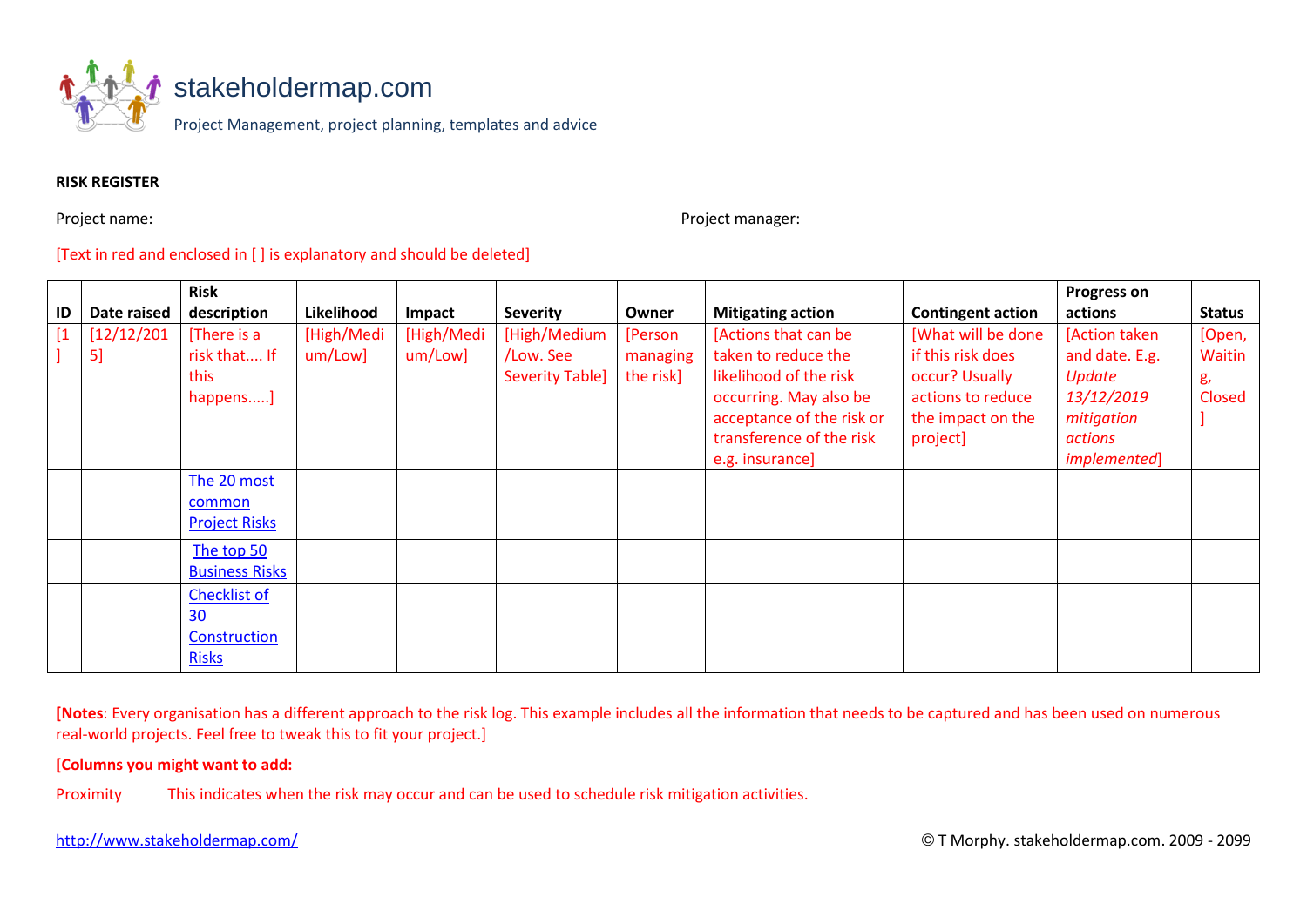

# [stakeholdermap.com](http://www.stakeholdermap.com/project-templates/project-management-templates.html)

Project Management, project planning, templates and advice

| Who identified the risk.<br><b>Raised by</b> |  |
|----------------------------------------------|--|
|----------------------------------------------|--|

Closed date The date the risk was closed.

Last update The date that the risk entry was last updated. Useful for ensuring that mitigating actions are put in place.

Action by I have often seen this field used to differentiate between the person accountable for managing this risk and the person actually carrying out any mitigating actions.]

# SEVERITY TABLE AKA RISK MATRIX

|        |                | Likelihood    |               |               |  |  |
|--------|----------------|---------------|---------------|---------------|--|--|
|        |                | 1             | 2             | 3             |  |  |
|        | 1              | Low           | Low           | <b>Medium</b> |  |  |
| Impact | $\overline{2}$ | Low           | <b>Medium</b> | <b>High</b>   |  |  |
|        | 3              | <b>Medium</b> | <b>High</b>   | <b>High</b>   |  |  |

### **Alternatives**

[4 by 4 Risk Matrix](https://www.stakeholdermap.com/risk/risk-matrix-4x4.html)

[5 by 5 risk matrix -](https://www.stakeholdermap.com/risk/risk-matrix-aviation-safety-example.html) aviation example